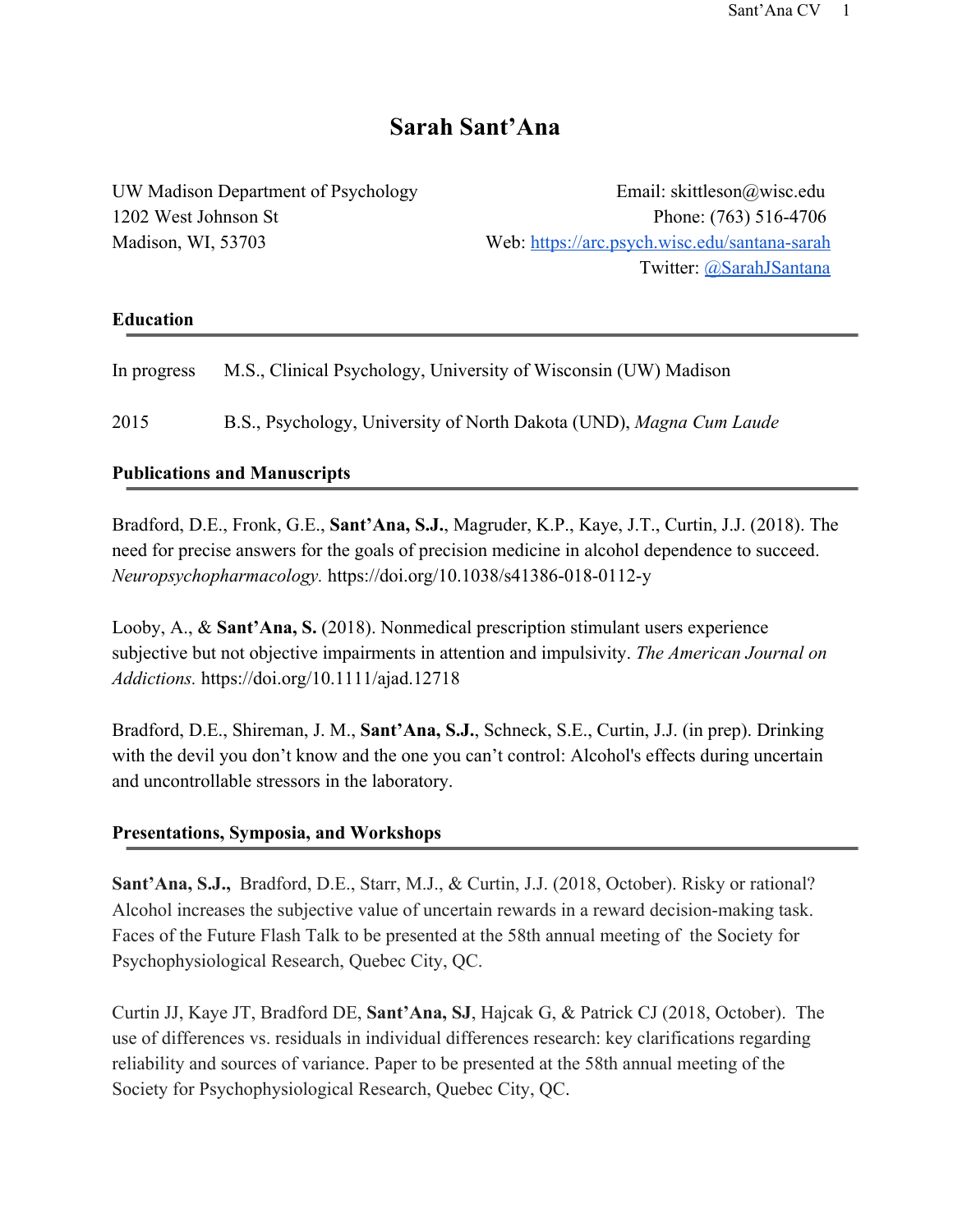**Sant'Ana, S.J.** (2018, June). Preregistration and Machine Learning. Unconference session led at the 3rd annual meeting of the Society for the Improvement of Psychological Science, Grand Rapids, MI. Retrieved from: <https://osf.io/6t3vp/>

#### **Conference Posters**

Bradford, D., Shireman, J., Fleming, M., & **Kittleson, S.** (2017, September). Drinking with the devil you don't know and the one you can't control: Alcohol's effects during uncertain and uncontrollable stressors in the laboratory. Poster presented at the 31st annual meeting of the Society for Research and Psychopathology, Denver, CO.

Looby, A., & **Kittleson, S.** (2017, June). Nonmedical prescription stimulant users experience subjective but not objective impairments in attention and impulsivity. Poster presented at the 79th annual meeting of the College on Problems of Drug Dependence, Montreal, QB.

Holt, L. J., Looby, A., Ballard, A., Hightower, T., **Kittleson, S.**, & Thune, E. (2016, October). Preventing and reducing non-medical prescription stimulant use: Effects of a peer-facilitated group enhancement intervention. Poster presented at the 50th annual meeting of the Association for Behavioral and Cognitive Therapies, New York, NY.

Hansen, J., **Kittleson, S**., Lunde, M., McElligott, M., O'Neill, E., Kramer, R., & Ferraro, F. (2015, April). What do you think of my selfie? Poster presented at the 29th annual Red River Psychology Conference, Fargo, ND.

Kramer, R., O'Neill, E., Hansen, J., Lunde, M., McEligott, M., **Kittleson, S.,** & Ferraro, F. (2015, March). Self-compassion and thin ideal internalization. Poster presented at the 14th annual Scholarly Forum, Grand Forks, ND.

#### **Research Experience**

| $2017 -$ Present | Graduate Research Assistant                                                           |
|------------------|---------------------------------------------------------------------------------------|
|                  | <b>Addiction Research Center, UW Madison</b>                                          |
|                  | Supervisor: Dr. John Curtin                                                           |
| $2016 - 2017$    | Post-baccalaureate Research Assistant<br><b>Addiction Research Center, UW Madison</b> |
|                  | Supervisor: Dr. John Curtin                                                           |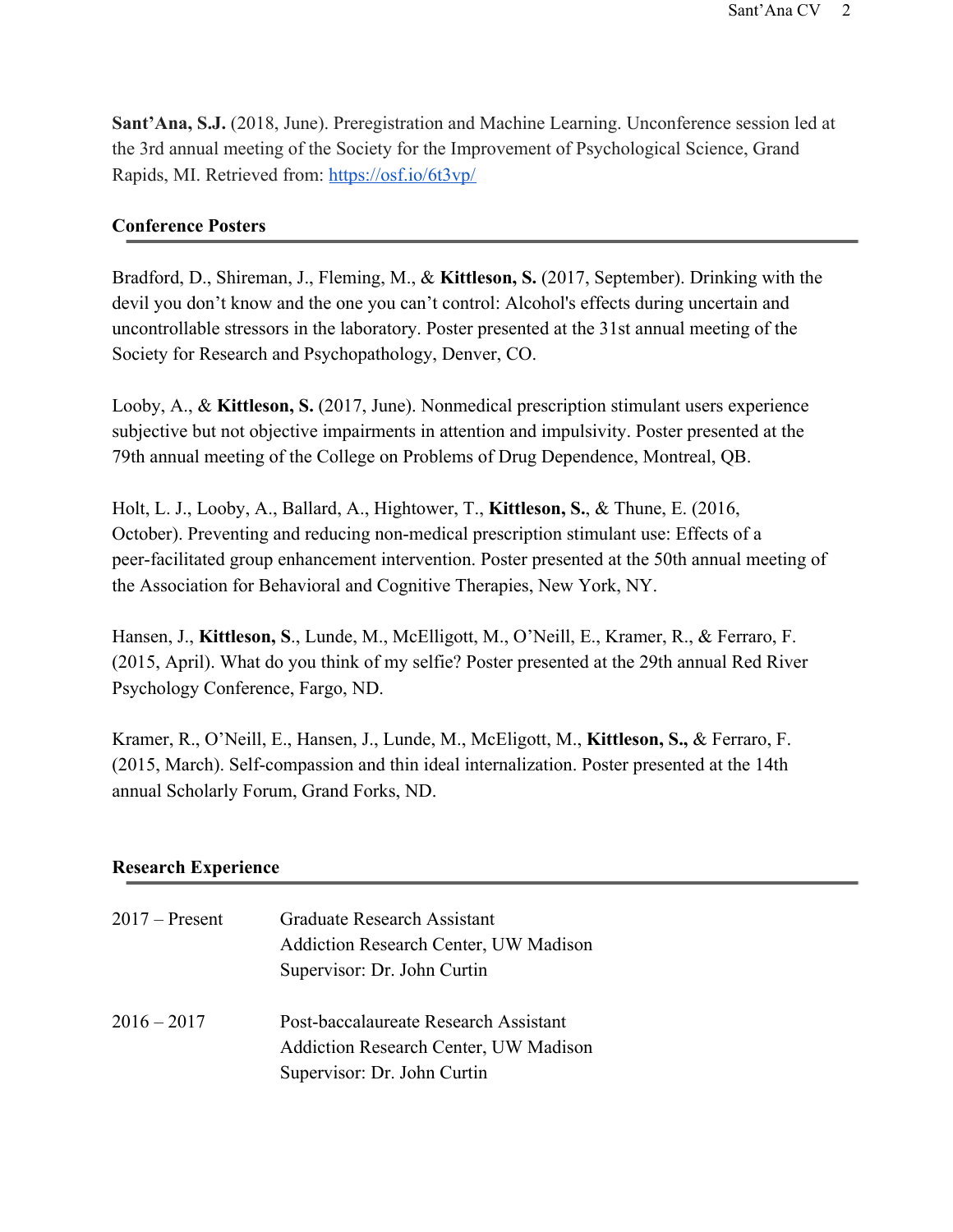| $2016 - 2017$ | Post-baccalaureate Data Management Research Assistant<br>Institute on Aging Midlife in the United States (MIDUS), UW Madison<br>Supervisors: Dr. Gayle Love and Dr. Carol Ryff |
|---------------|--------------------------------------------------------------------------------------------------------------------------------------------------------------------------------|
| $2015 - 2016$ | Undergraduate Research Assistant<br>Addictive Behaviors and Cognitions Lab, UND<br>Supervisor: Dr. Alison Looby                                                                |
| 2015          | Undergraduate Research Assistant<br>Body Image Research Group, UND<br>Supervisor: Dr. Richard Ferraro                                                                          |
| $2014 - 2016$ | Undergraduate Research Assistant<br>Visual Perception Lab, UND<br>Supervisor: Dr. Dmitri Poltavski                                                                             |

## **Clinical Experience**

| 2016          | <b>Behavioral Health Technician</b><br>Richard P. Stadter Psychiatric Center, Grand Forks, ND<br>Facilitated treatment planning, assisted psychiatric staff |
|---------------|-------------------------------------------------------------------------------------------------------------------------------------------------------------|
| $2015 - 2016$ | <b>Research Assistant</b>                                                                                                                                   |
|               | Addictive Behaviors and Cognitions Lab, UND                                                                                                                 |
|               | Motivational interviewing group therapy to decrease nonmedical<br>prescription stimulant use                                                                |
|               | Supervisor: Dr. Alison Looby                                                                                                                                |
| 2015          | Intern                                                                                                                                                      |
|               | The Family Institute LLC, Grand Forks, ND                                                                                                                   |
|               | Scoring of personality and intelligence assessments                                                                                                         |
|               | Supervisor: Dr. Heather Terrell                                                                                                                             |

## **Teaching Experience**

2014 – 2015 Teaching Assistant (Falls), "Psychological Statistics" Assisting Dr. Cheryl Terrance, UND